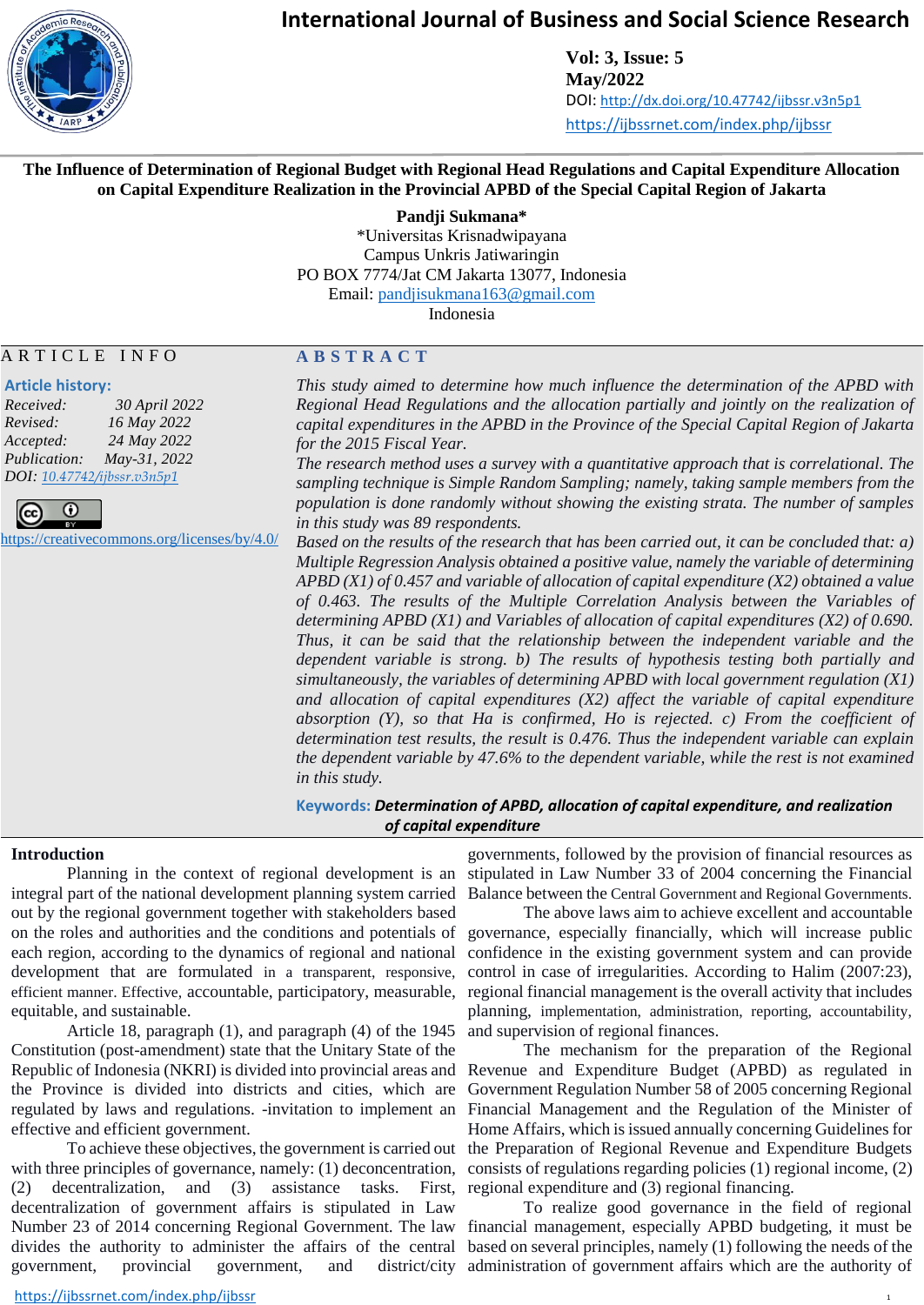

**Vol: 3, Issue: 5 May/2022** DOI: <http://dx.doi.org/10.47742/ijbssr.v3n5p1> <https://ijbssrnet.com/index.php/ijbssr>

the region, (2) orderly, obeying the provisions of laws and achievement or performance targets, analysis of expenditure regulations, efficient, economical, practical, responsible and pay attention to the sense of justice, propriety, and benefits for the achieved in the form of quality, quantity, efficiency and community, (3) on time, following the stages and schedules set out in laws and regulations, (4) transparent, to make it easier for information regarding the APBD, (5) is participatory, involving the community and (6) does not conflict with the public interest, higher laws and regulations and other regional regulations.

Mardiasmo (2009:4) explains three things that can be foundation for state administration. At the same time, efforts are principles of good governance, it can be interpreted as a solid, responsible, efficient, effective, and participatory implementation of development management, one of which starts with budget Expenditure Budget.

financing accompanied by the underlying assumptions so that in budget years, as shown below: the APBD preparation process, based on performance indicators,

standards, unit price standards, and minimum service standards effectiveness of the implementation of each program and activity.

the public to know and get access the broadest possible Capital Region of Jakarta, especially for the 2015 Fiscal Year, has played by public sector accounting: the realization of value for Special Capital Region of Jakarta can only implement monthly money, transparency, and accountability. Therefore, efforts to expenditures maximum of the previous year's APBD by realize good governance can be started by building a democratic prioritizing binding expenditures and mandatory expenditures also made to improve governance so that good governance can be 2005 and Article 106 of Regulation of the Minister of Home realized. Concerning regional financial management based on the Affairs Number 13 of 2006 as amended several times, most Budgeting in the APBD of the Province of the Special not played an optimal role as a stimulus for economic growth, one of which is due to the lack of agreement between the Regional Government and the DPRD, in discussing the Ranperda APBD for Fiscal Year 2015 so that the Governor of the Province of the following Article 46 of Government Regulation Number 58 of recently by Regulation of the Minister of Home Affairs Number 21 the Year 2011.

planning which is the most crucial process in governance and is General of Regional Financial Development in 2016, the applied in the process of preparing Regional Revenue and allocation of Direct Expenditures for the Province of the Special Local government performance concerning the use of the the allocation of Direct Expenditures for the previous budget budget is successful if it is supported by an ideal plan for every years. However, this condition is inversely proportional to the regional government affair accompanied by regional revenue realization of Direct Expenditures in the 2015 fiscal year, which projections, regional expenditure allocations, sources and uses of was lower when compared to the realization of the previous Based on the monitoring results of the Directorate Capital Region of Jakarta in the 2015 fiscal year was higher than

|       |                       | <b>BELANJA DAERAH</b> |
|-------|-----------------------|-----------------------|
| Years | <b>Budgeting</b>      | Realization           |
|       | Direct Shopping       | Direct Shopping       |
|       | (in rupiah)           | (in rupiah)           |
| 2012  | 22.319.622.721.360,00 | 19.885.592.605.607,00 |
| 2013  | 30.993.463.301,296,90 | 25.152.900.310.933,00 |
| 2014  | 49.006.125.408.118.00 | 25.167.779.696.112,00 |
| 2015  | 67.269.177.183.473,00 | 19.956.933.312.519,10 |

#### **Table 1. Direct Expenditure Allocation and Direct Expenditure Realization in the Province of the Special Capital Region of Jakarta for the Fiscal Year 2012-2015 (in Rupiah)**

 *Source: Directorate General of Regional Financial Development, 2016*

Table 1 shows the absorption of direct expenditure in the Province of the Special Capital Region in the 2015 budget year, Jakarta, which was lower than the previous budget year, one of which was due to inaccurate planning by local governments in development planning.

In addition, related to the allocation of the budget, several dominant elements that influence the preparation of the Provincial APBD for the Special Capital Region of Jakarta for the 2015 Fiscal Year include:

1. The number and title of the program, as well as the budget ceiling for Direct Expenditures and Indirect Expenditures in the Draft Regulation of the Governor of the Special Capital Region of Jakarta regarding the APBD for Fiscal Year 2015, are inconsistent with the number and title of the program and the budget ceiling for Direct Expenditures and Indirect Expenditures in the

Development Plan Medium Term (RPJMD) for the Province of the Special Capital Region of Jakarta.

- 2. The number of budget allocations listed in the Regional Government Work Plan (RKPD), APBD General Policy (KUA), and Temporary Budget Priorities and Ceilings (PPAS) are also inconsistent with the total budget allocations listed in the Draft Regulation of the Governor of the Special Capital Region of Jakarta concerning Budget for Fiscal Year 2015.
- 3. In PPAS, the Provincial Government of the Special Capital City Region of Jakarta has not included the budget allocation for the Province of the Special Capital City Region of Jakarta, which supports 9 (nine) National Development Sectors, which are translated into Strategic Issues of National Development in 2015 which are stated in the Minister of Home Affairs Regulation No. 37 of 2014 concerning Guidelines for Preparation of Regional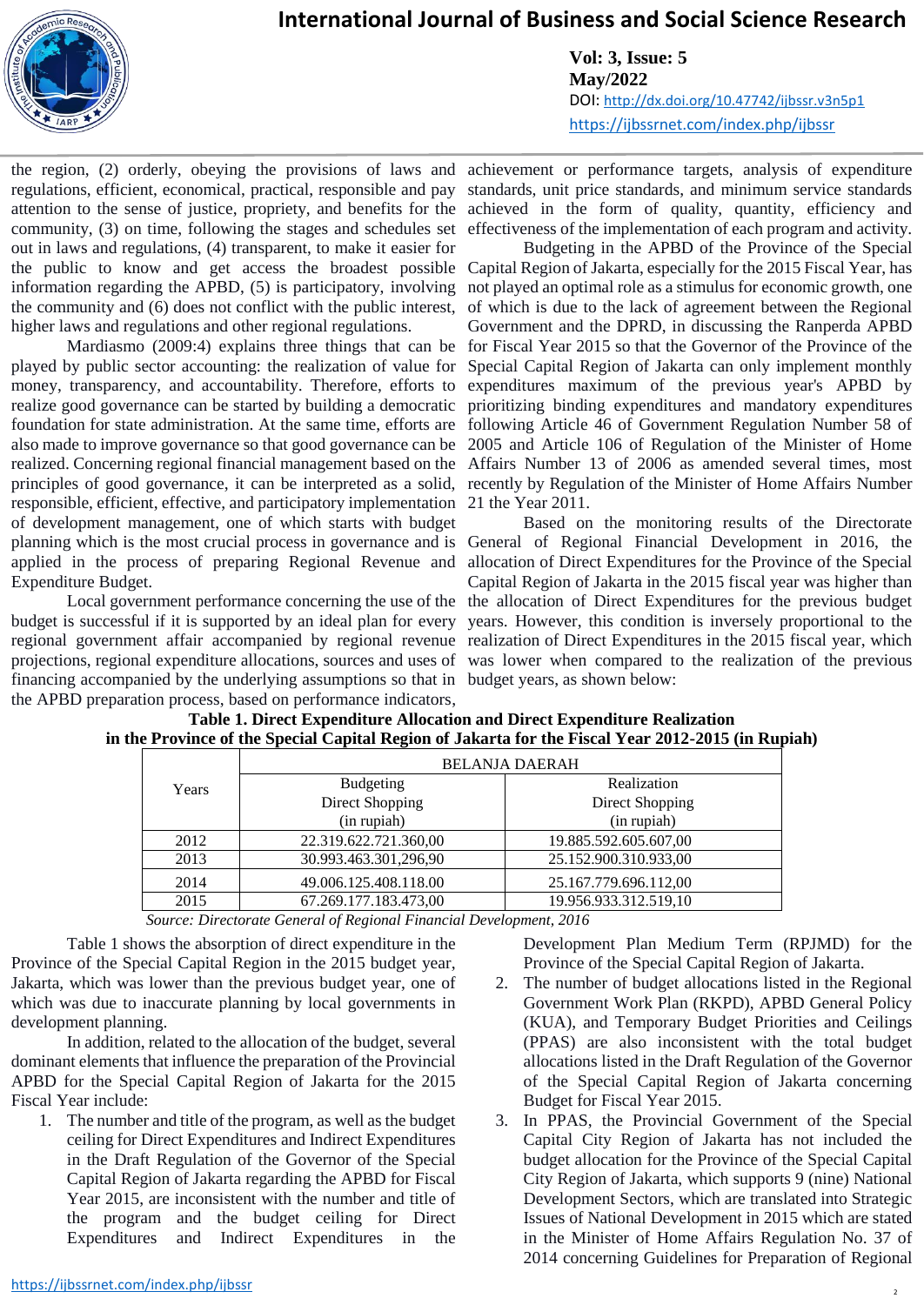**Vol: 3, Issue: 5 May/2022** DOI: <http://dx.doi.org/10.47742/ijbssr.v3n5p1> <https://ijbssrnet.com/index.php/ijbssr>

2015 to maintain national development sustainability and the integration of policies, programs, and activities between the Government and the Provincial Government of the Special Capital Region of Jakarta.

of the Special Capital City Region of Jakarta conducts a review of the priorities, synchronization, and allocation of expenditures in the activity programs of each Regional Apparatus Work Unit (SKPD) following the authority and duties of its function in order to realize regional financial management while still paying attention to aspects of effectiveness. Efficiency, propriety and fairness, and guiding the applicable laws and regulations. In implementing the APBD, the accountability of the APBD is more focused on the realization of the regional budget. Therefore, understanding whether or not an activity is budgeted in the APBD is essential, considering the rationality of its implementation.

#### **Literature Review**

#### *1. Theory and Concepts of Government*

The Unitary State of the Republic of Indonesia is divided into Provinces. Meanwhile, Provinces are further divided into Regency and City areas. Each Province, Regency, and City have a regional government regulated by law. Regional Government and DPRD are the organizers of Regional Government according to the principle of autonomy and co-administration with the principle of autonomy as broad as possible within the system and principles of the Unitary State of the Republic of Indonesia as referred to in the 1945 Constitution.

The regional government is the Governor, Regent and Mayor assisted by Regional Apparatus as an element of regional government administration. Regional apparatus is an organization or institution in the regional government responsible to the regional head in the context of administering regional government. The regional apparatus consists of the Regional Secretariat, Regional Offices, and Regional Technical Institutions. Regional apparatuses are formed by each region based on considerations of regional characteristics, potential, and needs. The organization of regional apparatus, along with the formation and requirements for positions of regional apparatus, is determined by their respective Regional Regulations, and the control of regional apparatus organizations is carried out by the Central Government for the Province and by the Governor for the Regency/City following the applicable Government Regulations. Regional governments carry out government affairs under their that "Local Government Operators, in administering regional authority, except for government affairs determined by law to be the affairs of the central government. Government affairs that are which consists of: the affairs of the Central Government include foreign policy; defense; security; justice; national monetary and fiscal, and religion.

According to Bayu (2000), the definition of government is a way of governing affairs, such as fair government, democratic government, dictatorial government, and so on. From Bayu's understanding, the government deals with governance issues, which govern for justice, whether democratic or dictatorial. Strong in Pamudji (2009) suggests the meaning of government and governance: "... government is, therefore, that organization in

Revenue and Expenditure Budgets for the Fiscal Year which is vested in the right yo exercise sovereign powers. In the This condition illustrates that the Provincial Government It must, therefore, have, first, military power, or the control of broad sense, the government is something bigger than a special body of ministers, a sense in which we colloquially that it today, when...In the broader scenes, the government is charged with maintaining the peace and security of the state within and without. armed forces; secondly, legislative power, or the means of making laws; thirdly, financial power, or the ability to extract sufficient money from the community to defray the cost defending the state enforcing the law it makes on the stale's behalf'.

> Strong in Ermaya (2008) suggests the understanding of government and government is as follows: "... government in the broader sense is changed with the maintenance of the peace and security of the state within and without. It must, the fore have first military power, of the control of armed forces, secondly, the legislative power of the mean"s of making law, and thirdly financial power or the ability to extract sufficient money from the community to defray the cost of behalf.

#### *2. Local Government*

More specifically, in Law Number 23 of 2014 concerning Regional Government in article 31, it is explained:

(1) In implementing decentralization, regional structuring is carried out.

- (2) Regional structuring is aimed at:
- a. Realizing the effectiveness of regional government administration;
- b. Accelerate the improvement of community welfare;

c. Accelerate the improvement of the quality of public services;

d. Improving the quality of governance;

e. Improving national competitiveness and regional competitiveness;

f. Maintaining the uniqueness of local customs, traditions, and culture.

(3) Regional arrangement consists of regional formation and regional adjustment.

(4) Regional formation and regional adjustments can be made based on considerations of national strategic interests.

Furthermore, Article 57 of Law Number 23 of 2014 states that "Provincial and regency/municipal Regional Government administrators consist of Regional Heads and DPRD assisted by regional apparatus." Furthermore, Article 58 states government are guided by the principle of state administration,"

- a. Legal certainty;
- b. orderly state administrators;
- c. Public interest;
- d. Openness;
- e. Proportionality;
- f. Accountability;
- g. Efficiency;
- h. Effectiveness; and
- i. Justice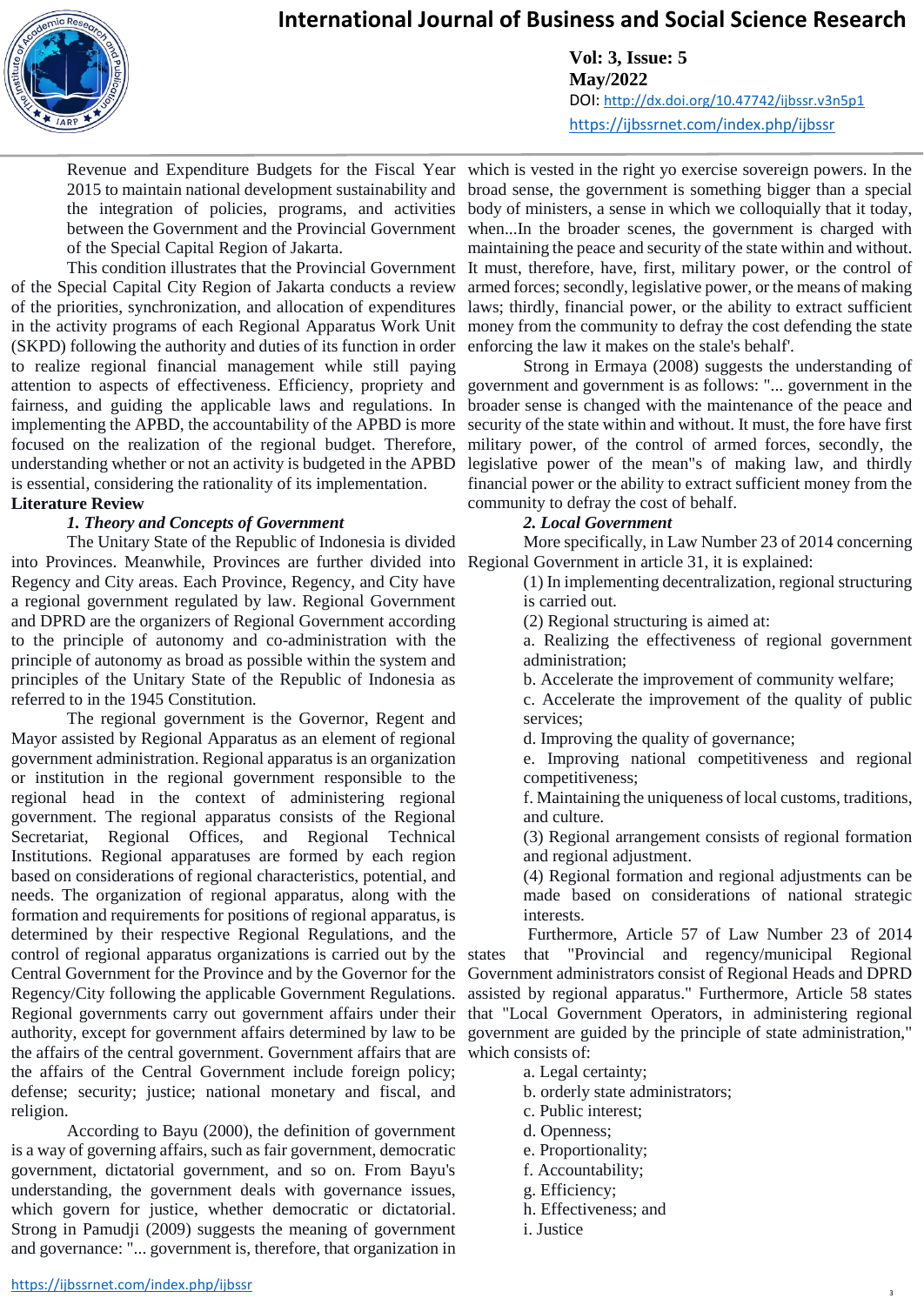

**Vol: 3, Issue: 5 May/2022** DOI: <http://dx.doi.org/10.47742/ijbssr.v3n5p1> <https://ijbssrnet.com/index.php/ijbssr>

Each region is obliged to carry out development for the welfare of all citizens so that they can be equal with other nations following Article 258 of Law Number 23 of 2014, namely (1) Regions carry out development to increase and equalize people's income, job opportunities, business fields, increase access and quality of public services as well as regional competitiveness. (2) Regional development is a manifestation of the implementation of government affairs submitted to the regions as an integral part of national development.

Bintoro in Kencana (2001) explains that the functions of government are:

- 1. Philosophy of social life, the state gives considerable freedom to community members to foster community development so that the government is expected not to interfere too much in the community's activities.
- 2. In the political philosophy of society, the government, as the holder of the trust mandate to seek the interests of society as a whole, must also seek justice. This needs to be stated with due regard to the interests of the weak (economic position).

Referring to Bintoro's opinion above, it can be said that the government builds and develops its interests and talents without interference from the government. However, on the other hand, the government is also the holder of the mandate to improve welfare and protect the interests of the weak. It can be said that the function of the government is to act as a driver and mandate holder in improving existing human resources so that welfare improvements can be realized.

#### *3. Regional Revenue and Expenditure Budget (APBD)*

Understanding the budget according to M. Nafarin (2007), the budget is a systematic financial plan that is prepared based on programs that have been approved. In addition, according to Mulyadi (2001), explaining the budget is a work plan that is stated quantitatively measured in standard monetary units and other units of measurement, covering one year.

For local governments, the budget, better known as the Regional Revenue and Expenditure Budget (APBD), is the regional government's annual financial plan discussed and approved jointly by the regional government and DPRD and stipulated in regional regulations. In other words, through the budgets of various local government policies, political commitment and priority needs are related to money spent and money to be collected (Fuady, 2002).

To meet the demands of reform to realize a new, more democratic Indonesia with sovereignty priority in the hands of the people, there have been comprehensive changes to the system and rules in our country, including reforms to the regional financial budgeting system from changing the traditional budget to a performance-based budget system. In addition, a performance budget is regional budget management oriented to achieving performance results. It has implications for the public interest, so the budget must be implemented in a comprehensive, realistic, and responsible manner.

According to Mardiasmo (2002:28), the regional budgets that need to be implemented in this reform era are as follows:

a. Regional budgets must rely on the public interest (public-oriented) by allocating the maximum budget for the public interest through programs and activities that are directly in contact with the local community's needs. b. Budget allocations must be clear to achieve regional strategic objectives.

c. Clarity of the roles of the parties involved in managing regional budgets, such as DPRD, KDH, Regional Secretary, and other regional apparatuses in the distribution of authority and responsibility so that transparency and accountability can be implemented properly.

d. Realization of APBD, primarily regional expenditures, can follow sound regional cash management by accounting for legal and good administrative aspects.

e. Clarity about the financial position of DPRD, KDH, and PNS, both in terms of ratio and the basis for consideration, so that the use of budget items in the APBD has a transparent and open legal basis.

f. The clarity in the format and structure of the budget encourages transparency and speed in the presentation of regional financial reports.

g. The principle of procurement and professional management of regional property must be carried out, starting from procurement procedures, reporting, and procurement as part of accountability for regional financial management.

h. Regional financial accounting standards and systems, regional financial reports, the role of independent accountants in audits, and giving opinions are needed to encourage internalizing accountable accounting concepts.

i. Aspects of guidance and supervision for the development of professionalism of local government officials.

j. Development of a regional financial information system to provide accurate budget information for disseminating information to facilitate reporting and control and facilitate access to information.

The essential function of the Regional Revenue and Expenditure Budget is as a basis for carrying out revenues and expenditures in the relevant year and being a guide for the region in planning activities for the year concerned.

#### *4. Regional Shopping*

According to Halim (2003), regional expenditures are expenditures made by local governments to carry out their authority and responsibility to the community and the government above it. According to Sri Lesminingsih (2001: 199), regional expenditures are all regional cash expenditures during the relevant fiscal year, reducing local governments' wealth. Indra Bastian and Gatot Soepriyanto (2002) argue that regional expenditure decreases future economic benefits or potential services during the reporting period in cash outflows or consumption of net assets/equity other than those related to distributions to the economic entity itself.

4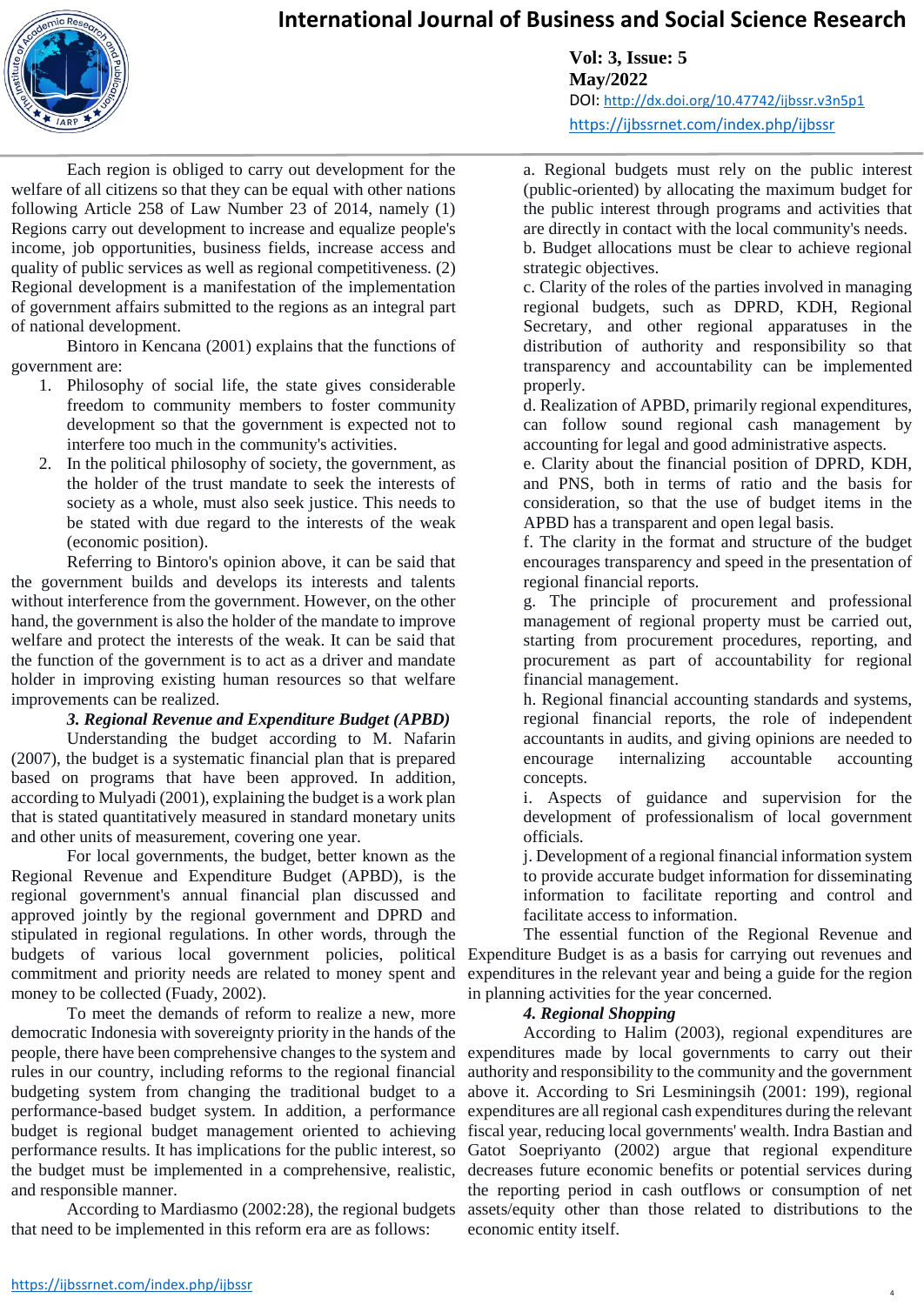

**Vol: 3, Issue: 5 May/2022** DOI: <http://dx.doi.org/10.47742/ijbssr.v3n5p1> <https://ijbssrnet.com/index.php/ijbssr>

Based on Law Number 23 of 2014, regional expenditures are used period. Furthermore, in article 53, paragraph 2 of the Minister of to implement concurrent government affairs, which are the Home Affairs Regulation Number 59 of 2007, it is determined authority of the regions, consisting of mandatory government that the value of tangible fixed assets budgeted in capital affairs and optional government affairs. These regional expenditures are prioritized to fund mandatory government affairs expenditures related to the procurement/development of assets related to essential services that are set with minimum service until the assets are ready to be used. Then in Article 53, paragraph standards and are guided by technical standards and regional unit 4 of the Minister of Home Affairs Regulation Number 59 of 2007, prices following the provisions of laws and regulations.

Mandatory government affairs related to essential services include: (a) education, (b) health, (c) public works and spatial planning, (d) public housing and residential areas, (e) peace, public order, and community protection, and (f) social. Mandatory government affairs that are not related to essential services include: (a) human resources, (b) women's empowerment and child protection, (c) food, (d) land, (e) environment, (f) population administration and civil registration, (g) community and village empowerment, (h) population control and family planning, (i) transportation, (j) communication and informatics, (k) cooperatives, small and medium enterprises, (l) investment, (m) youth and sports, (n) statistics, (o) coding, (p) culture, (q) libraries, and (r) archives.

Selected government affairs include: (a) marine and fisheries, (b) tourism, (c) agriculture, (d) forestry, (e) energy and mineral resources, (f) trade, (g) industry, and (h) transmigration. Regional governments set performance targets for each expenditure, both in the context of regions, regional work units, and programs and activities, which aim to increase budget planning accountability and clarify the effectiveness and efficiency of budget use.

#### **5. Capital Expenditure**

Fixed assets are the main prerequisite in providing public services by local governments. To increase fixed assets, local governments provide funds in a capital expenditure budget in the APBD. The allocation of capital expenditures, especially for public services, is expected to increase the economy in a region with the hope that it will increase local revenue. Capital expenditures are based on regional needs for facilities and infrastructure, both for the smooth implementation of government tasks and public facilities.

According to Bachtiar Arif (2009), the definition of Capital Expenditure is an expenditure that does not run out in one year and produces government fixed assets. Meanwhile, according to Halim (2004), "Capital Expenditures is a regional maintenance expenditure whose benefits exceed the budget year and will expenditures such as maintenance costs in the Direct Expenditure Jakarta. Group."

of Permendagri Number 59 of 2007 concerning amendments to Permendagri Number 13 of 2006 concerning Regional Financial management, are used for expenditures made in the context of procuring tangible fixed assets that have a benefit value of more than 12 (twelve) months to be used in government activities. other assets that provide benefits for more than one accounting people and as many as 89 samples.

expenditures is the purchase price/build of assets plus all it is stated that the Regional Headsets a minimum capitalization limit as the basis for charging capital expenditures in addition to meeting the minimum limit, the budget expenditure for goods expenditure must benefit more than one accounting period that is not routine. This provision aligns with PP 71 of 2010 concerning Government Accounting Standards, especially PSAP No. 7, which regulates fixed accounting.

#### **Research Methods**

#### *Research Design*

The research design used in the research on the effect of determining APBD with Regional Head Regulations and Capital Expenditure Allocation on Capital Expenditure Absorption in the Provincial APBD of the Special Capital Region of Jakarta for Fiscal Year 2015, can be described as a constellation between variables where the independent variable has a positive influence on the dependent variable and in This study is described as follows, namely the independent variable Determination of APBD with Regional Head Regulation (X1) there is a positive influence on the dependent variable Capital Expenditure Absorption (Y) in the Province of the Special Capital City Region of Jakarta, the independent variable for the allocation of capital expenditure (X2) has a positive influence on the variable tied to Capital Expenditure Absorption (Y) in the Province of the Special Capital City Region of Jakarta, then the variables X1 and X2 have a positive influence together on the Y variable, in the Province of the Special Capital Region of Jakarta.

#### *Population and Sample*

increase regional assets or wealth and will further increase routine employees of several SKPDs of the Special Capital Region of The population is not only people but also other natural objects. Sugiyono (2010) suggests that: Population is a generalization area consisting of objects/subjects with specific qualities and characteristics determined by researchers to be studied and then drawn conclusions. Meanwhile, Nawawi (2005) suggests the notion of population, namely the entire object of research which can consist of humans, animal objects, plants, symptoms, test values , or events as data sources that have specific characteristics in research. In this study, the population used were

Capital Expenditures, as referred to in Article 50 letter c Random Sampling technique. To determine the sample size, the Meanwhile, according to the Statement of Government questionnaire, preferably all subjects in the population are taken. Accounting Standards (PSAP) Number 2, Capital Expenditures So the sampling technique used in this study uses a random are budgetary expenditures for the acquisition of fixed assets and sampling system research technique from a population of 300 The sampling technique used in this study used the author uses theory or, in the opinion of Arikunto (2008), suggests that if researchers have several hundred subjects in the population, they can use approximately 25-30% of that number if the subject members in the population only include between 100 to 150 people and questionnaires in collecting data, researchers use a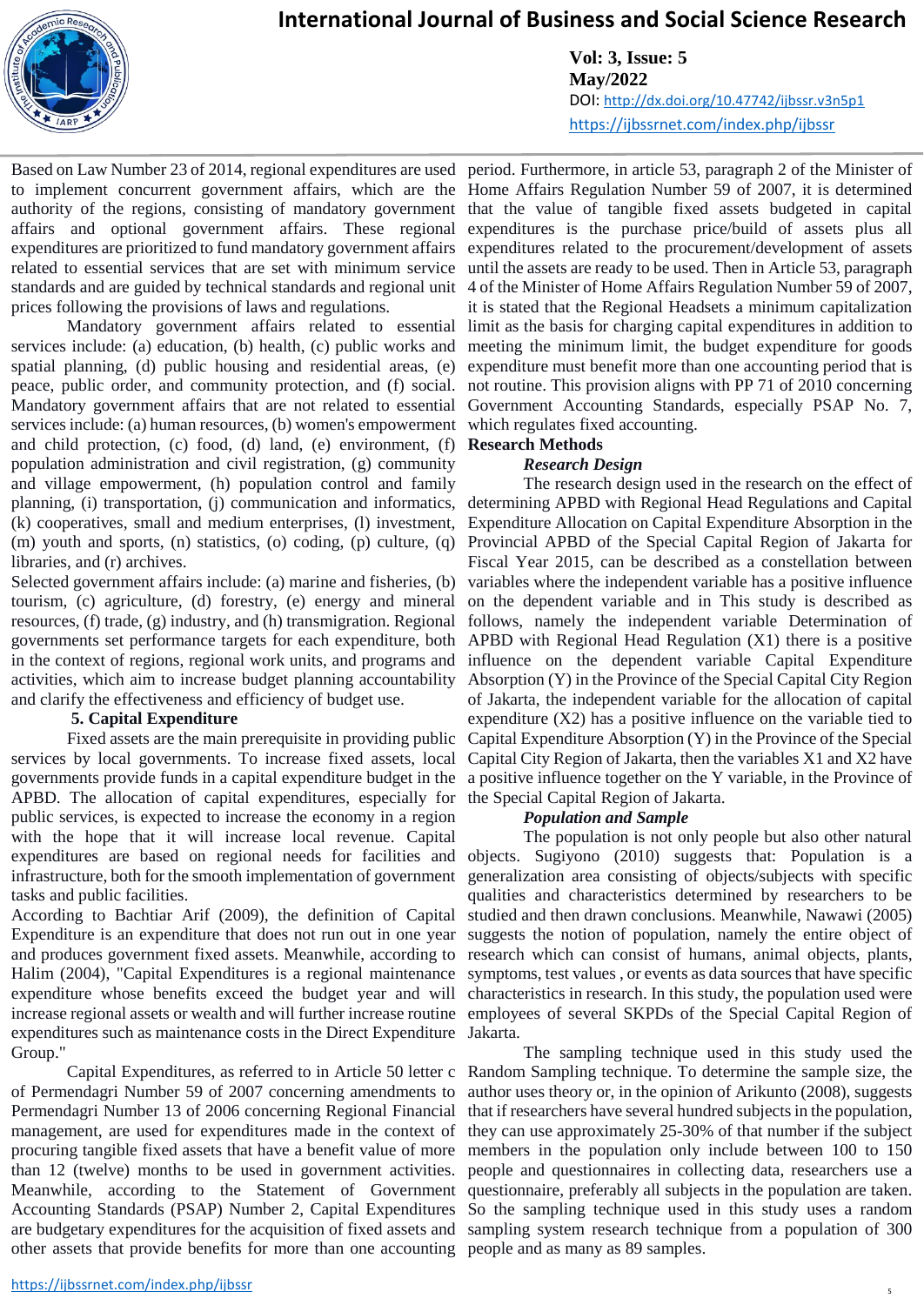

**Vol: 3, Issue: 5 May/2022** DOI: <http://dx.doi.org/10.47742/ijbssr.v3n5p1> <https://ijbssrnet.com/index.php/ijbssr>

#### *Analysis Method*

The normality test was carried out to know whether the distribution of data from the independent variable, namely "The Effect of Determination of APBD with Regional Head Regulations and Allocation of Capital Expenditures on Capital Expenditure Absorption in the Provincial APBD of the Special whether the data under study is usually distributed so that if it is Capital Region of Jakarta for Fiscal Year 2015" is usually distributed. This normality test is because the use of correlation normality curve can also be seen based on the image below. The analysis techniques to be used requires the fulfillment of data image is obtained and illustrated on SPSS where X entered is S provisions from the variables to be studied that are typically resid, and Y is Z pred.

distributed or close to normal. This follows the opinion of Sugiyono (2010), namely, "In an analysis that uses statistics, the sample distribution must lead to a normal distribution."

#### *Research Result*

Testing the normality of the data is used to conclude described, it will form a standard curve. The depiction of the



#### **Figure 1. Data Normality Curve**

#### *Hypothesis Testing*

**(Y)**

This analysis assumes that the determination of the APBD with local regulations has a positive effect on the

**1. Hypothesis Testing the Effect of Determination of**  analysis of the first partial model in the form of simple linear APBD with Perkada (X1) on Capital Expenditure Absorption regression using the SPSS program, the following coefficients absorption of capital expenditures. Based on the results of the were obtained.

#### **Table 2. First Simple Regression Partial Model Coefficientsa**

|            |                          | Unstandardized<br>Coefficients |            | Standardized<br>Coefficients |       |      |  |  |  |
|------------|--------------------------|--------------------------------|------------|------------------------------|-------|------|--|--|--|
| Model      |                          | в                              | Std. Error | Beta                         |       | Sig. |  |  |  |
|            | (Constant)               | 17,837                         | 3.316      |                              | 5,379 | ,000 |  |  |  |
| $\times$ 1 |                          | .773                           | .109       | .604                         | 7.065 | ,000 |  |  |  |
|            | a. Dependent Variable: Y |                                |            |                              |       |      |  |  |  |

Based on the table above, a simple regression model can positive. This means that the better the determination of the be made as follows. APBD with local regulations, the better absorption of capital

 $Y = 17.837 + 0.773X1$ 

In this case

 $Y =$  capital expenditure absorption

 $X1$  = stipulation of APBD with perkada

Based on the model above, it can be seen that the X1 coefficient for determining APBD with local regulations is

| Table 3. Results of the First Partial Equation t-Test Analysis |  |  |
|----------------------------------------------------------------|--|--|

follows.

| Variable              | t value | significance |
|-----------------------|---------|--------------|
| Constant              | 5.379   | 0.000        |
| Determination of APBD | 7.065   | 0.000        |

7.065, and the significance is 0.000. This means that the variables on the absorption of capital expenditures can be seen in the of determining the APBD with local regulations significantly following table. affect the absorption of capital expenditures. The large influence

Based on the table above, it can be seen that the t value is of the variables of determining the APBD with local regulations

6

expenditures will be. To show whether the variable of determining the APBD with local regulations partially affects the absorption of capital expenditure, an at-count analysis is carried out as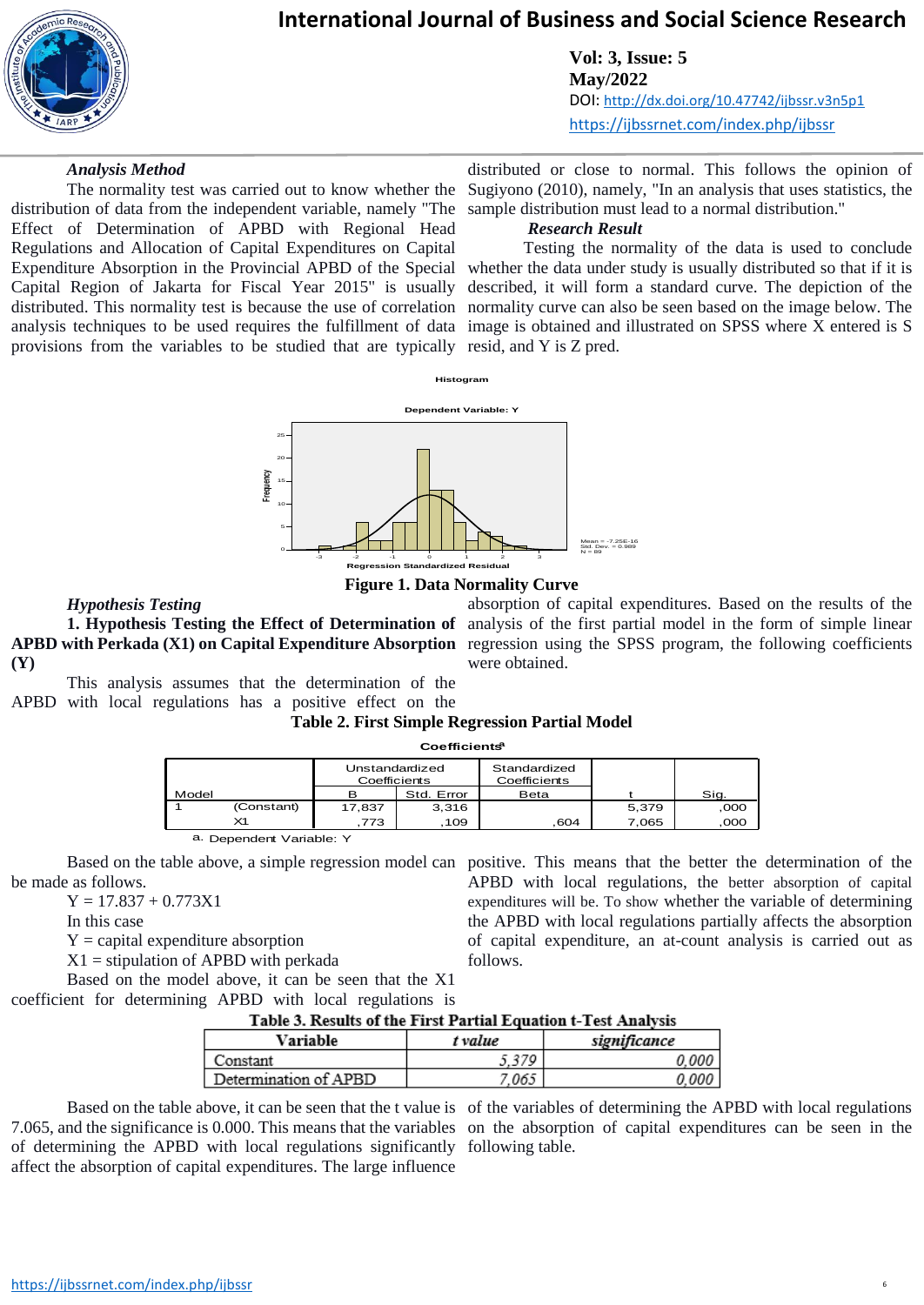

**Vol: 3, Issue: 5 May/2022** DOI: <http://dx.doi.org/10.47742/ijbssr.v3n5p1> <https://ijbssrnet.com/index.php/ijbssr>

#### Table 4. Value of r Square and First Partial Equation

| Model Summary |  |
|---------------|--|
|               |  |

| Model                             |      | R Square | Adiusted<br>R Souare | Std. Error of<br>the Estimate |  |  |  |  |
|-----------------------------------|------|----------|----------------------|-------------------------------|--|--|--|--|
|                                   | .604 |          | 357                  | 2020.                         |  |  |  |  |
| Predictors: (Constant), X1<br>. . |      |          |                      |                               |  |  |  |  |

b. Dependent Variable: Y

Based on the table above, it is known that the value of r squared is 0.365 or 36.5%. This means that the influence of the *Allocation (X2) on Capital Expenditure Absorption (Y)* variable of determining APBD with local regulation on capital expenditure absorption is 36.5%. In comparison, other variables that are not included in the model affect the absorption of capital expenditure by 63.5%.

# *2. Hypothesis Testing the Effect of Capital Expenditure*

This analysis assumes that the allocation of capital expenditures has a positive effect on the absorption of capital expenditures. Based on the results of the analysis of the first partial model in the form of simple linear regression using the SPSS program, the following coefficients were obtained.

#### Table 5. Second Simple Regression Partial Model

Coefficients<sup>a</sup>

|       |                      | Unstandardized<br>Coefficients |            | Standardized<br><b>Coefficients</b> |       |      |
|-------|----------------------|--------------------------------|------------|-------------------------------------|-------|------|
| Model |                      |                                | Std. Error | Beta                                |       | Sig. |
|       | (Constant)           | 12,605                         | 3.808      |                                     | 3.310 | 000  |
|       |                      | .699                           | 093        | 628                                 | 7.519 | ,000 |
|       | Denendent Variable∵i |                                |            |                                     |       |      |

be made.

 $Y = 12.605 + 0.699$ 

In this case

 $Y =$  capital expenditure absorption

 $X2$  = capital expenditure allocation

Based on the table above, a simple regression model can Based on the model above, it can be seen that the X2 coefficient of capital expenditure allocation is positive. This means that the better the allocation of capital expenditures, the better absorption of capital expenditures.

> An at-count analysis is carried out to show whether the variable allocation of capital expenditures has a partial effect on the absorption of capital expenditures.

### Table 6. Results of the t-test of the Second Partial Equation

| Variable                       | t value | significance |
|--------------------------------|---------|--------------|
| Constant                       |         |              |
| Capital Expenditure Allocation |         |              |

Based on the table above, it can be seen that the t value is absorption of capital expenditures. The large influence of the 7.519, and the significance is 0.000. This means that the variable variable allocation of capital expenditures on the absorption of allocation of capital expenditures significantly affects the capital expenditures can be seen in the following table.

#### Table 7. Value of r Square and Second Partial Equation

| ь<br><b>Model Summary</b>        |  |                       |          |                      |                               |  |  |
|----------------------------------|--|-----------------------|----------|----------------------|-------------------------------|--|--|
| Model                            |  |                       | R Square | Adjusted<br>R Square | Std. Error of<br>the Estimate |  |  |
|                                  |  | 628"                  | 394      | .387                 | 4.29437                       |  |  |
| Predictors: (Constant), X2<br>a. |  |                       |          |                      |                               |  |  |
|                                  |  | Dependent Variable: Y |          |                      |                               |  |  |

Based on the table above, it is known that the value of r squared is 0.394 or 39.4%. This means that the effect of the the model affect the absorption of capital expenditure by 60.6%.

#### *Expenditures (X2) Together on Capital Expenditure Absorption (Y)*

7

variable capital expenditure allocation on capital expenditure In this analysis, it is assumed that the determination of the APBD absorption is 39.4%. Meanwhile, other variables not included in with local regulations and the allocation of capital expenditures *3. Hypothesis Testing the Effect of Determination of*  Government of DKI Jakarta Province. Based on the results of the *APBD with Perkada (X1) and Allocation of Capital*  simultaneous model in the form of multiple regression using the on the absorption of capital expenditures in the Regional SPSS program, the following coefficients are obtained:<br>Table 8. Multiple Regression Simultaneous Model

|       |                       | Unstandardized<br>Coefficients |            | Standardized<br><b>Coefficients</b> |       |      |
|-------|-----------------------|--------------------------------|------------|-------------------------------------|-------|------|
| Model |                       |                                | Std. Error | Beta                                |       | Sig  |
|       | (Constant)            | 8,499                          | 3,731      |                                     | 2,278 | ,025 |
|       | X1                    | ,457                           | .124       | .357                                | 3,679 | ,000 |
|       | X2                    | ,463                           | .108       | 416                                 | 4,283 | ,000 |
|       | Dependent Variable: Y |                                |            |                                     |       |      |

<https://ijbssrnet.com/index.php/ijbssr>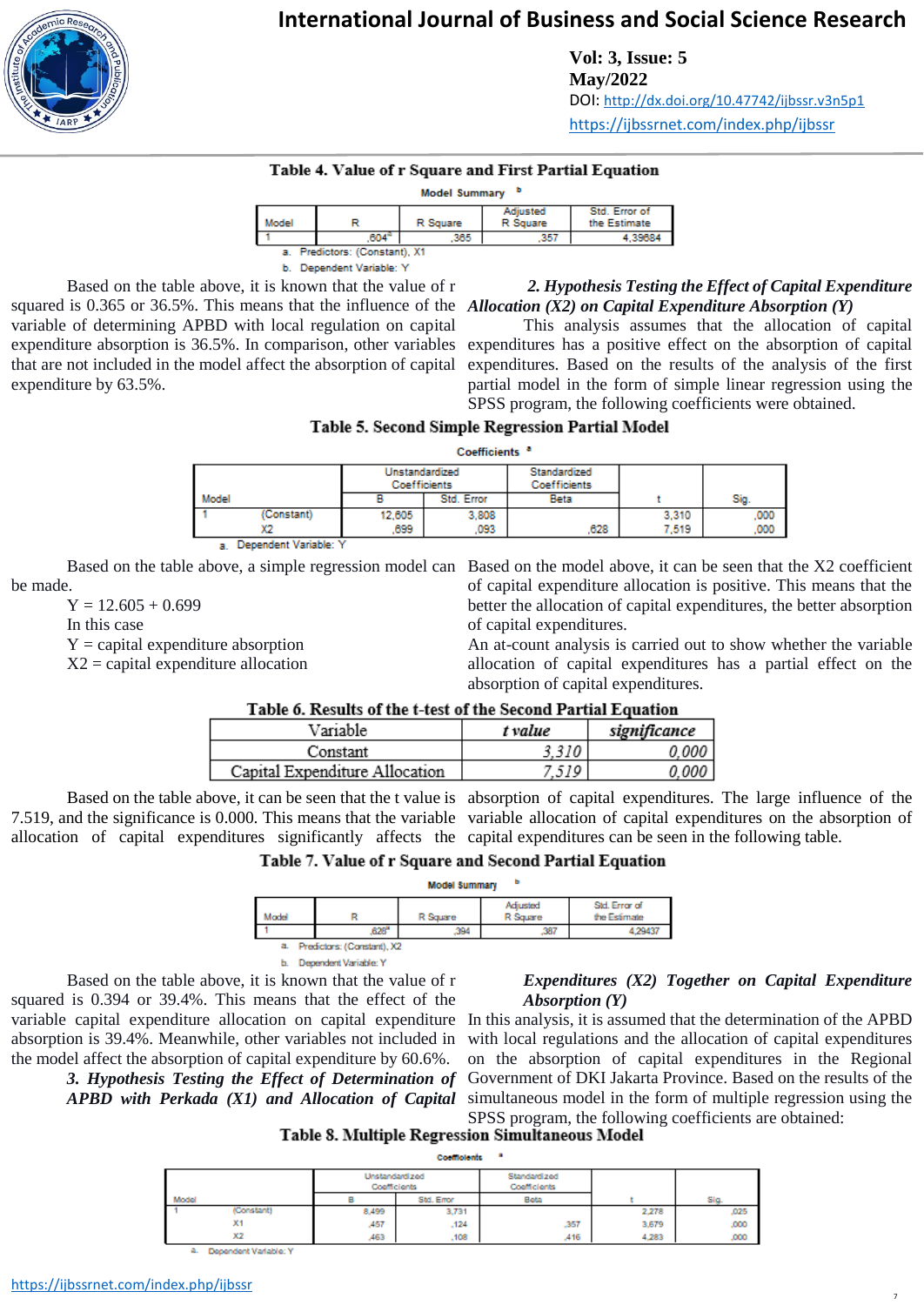

**Vol: 3, Issue: 5 May/2022** DOI: <http://dx.doi.org/10.47742/ijbssr.v3n5p1> <https://ijbssrnet.com/index.php/ijbssr>

be made as follows.

 $Y = 8.457 + 0.457X1 + 0.463X2$ 

In this case

 $Y =$  capital expenditure absorption

 $X1 =$  determination of APBD with local regulations

 $X2$  = capital expenditure allocation

Based on the model above, it can be seen that the X1 coefficient for determining APBD is positive, meaning that the

Based on the table above, multiple regression models can better the determination of APBD, the better absorption of capital expenditures, and coefficient X2 for allocation of capital expenditures is positive. This means that the better the allocation of capital expenditures, the absorption of capital expenditures increases. To show whether the variables of determining the APBD with local regulations and the allocation of capital expenditures have a simultaneous effect on the absorption of capital expenditures, an analysis of F is carried out as follows.

#### Table 9. Results of F Test Analysis (ANOVA)

ANOVA<sup>b</sup>

| Model                                  | Sum of<br>Squares |    | Mean Square |        | Sig               |
|----------------------------------------|-------------------|----|-------------|--------|-------------------|
| Regression                             | 1260.641          |    | 630,321     | 39,104 | .000 <sup>s</sup> |
| Residual                               | 1386,257          | 86 | 16,119      |        |                   |
| Total                                  | 2646,899          | 88 |             |        |                   |
| an a<br>Predictors: (Constant), X2, X1 |                   |    |             |        |                   |

b. Dependent Variable: Y

is 39.104 and the significance is 0.000. This means that the determination of the APBD with local regulations and the variables of determining the APBD with local regulations and the allocation of capital expenditures on the absorption of capital allocation of capital expenditures significantly affect the expenditures can be seen in the following table. absorption of capital expenditures in the Regional Government of

Based on the table above, it can be seen that the F value DKI Jakarta Province. The magnitude of the influence of the





Based on the table above, it is known that the value of R squared is 0.476 or 47.6%. This means that the influence of the variables of determining the APBD with local regulations and the allocation of capital expenditures on the absorption of capital by 52.4%.

#### **Discussion**

simultaneous model, it is known that the variables of determining the APBD with local regulations and the allocation of capital expenditures have a positive effect on the absorption of capital is positive, and the variable for the allocation of capital following the hypothesis proposed that simultaneously the variables of determining the APBD with local regulations and the allocation of capital expenditures positively affect the absorption of capital expenditures.

According to the calculation results on the simultaneous model, it is known that the determination of the APBD with local regulations has a positive coefficient. This means that the better the determination of the APBD with local regulations that are conclusions can be drawn: implemented as expected, the absorption of capital expenditures will also increase. This phenomenon applies only to stipulating a draft regional head regulation on APBD, which is only prioritized for binding and mandatory expenditures.

expenditures is 47.6%. In contrast, other variables that are not which states that the functions used in the preparation of the included in the model affect the absorption of capital expenditure APBD have a benefit value of more than twelve months to be used Based on the above analysis, it is known that in the economy in an area with the hope of will increase local revenue. expenditures. The coefficient of the APBD determination variable expenditure. The coefficient formed in the partial equation is expenditures also has a positive coefficient. Both variables have APBD with local regulations, the better absorption of capital an F value with less than 5% significance. This means that expenditure will be. The second partial model describes the effect of The allocation of capital expenditures also positively affects the absorption of capital expenditures. This means that the better the allocation of capital expenditures, the better absorption of capital expenditures will be. This is in line with the theory in activities that are priorities that must be carried out in one fiscal year, especially for public services are expected to improve the The first partial model describes a simple linear regression model with variable X1 as the determination of the APBD with local regulations and variable Y as the absorption of capital positive. This means that the better the determination of the capital expenditure allocation on capital expenditure absorption. And the simple regression equation is known that the effect of capital expenditure allocation on capital expenditure absorption is positive. This means that the better the allocation of capital expenditures, the better absorption of capital expenditures.

### **Conclusions and Recommendations**

Based on the results of hypothesis testing, the following

1. Based on the Multiple Regression Analysis, a positive value is obtained, namely the Regional Budget Determination Variable (X1) of 0.457, and the capital expenditure allocation variable (X2) obtained a value of 0.463. The results of the Multiple Correlation Analysis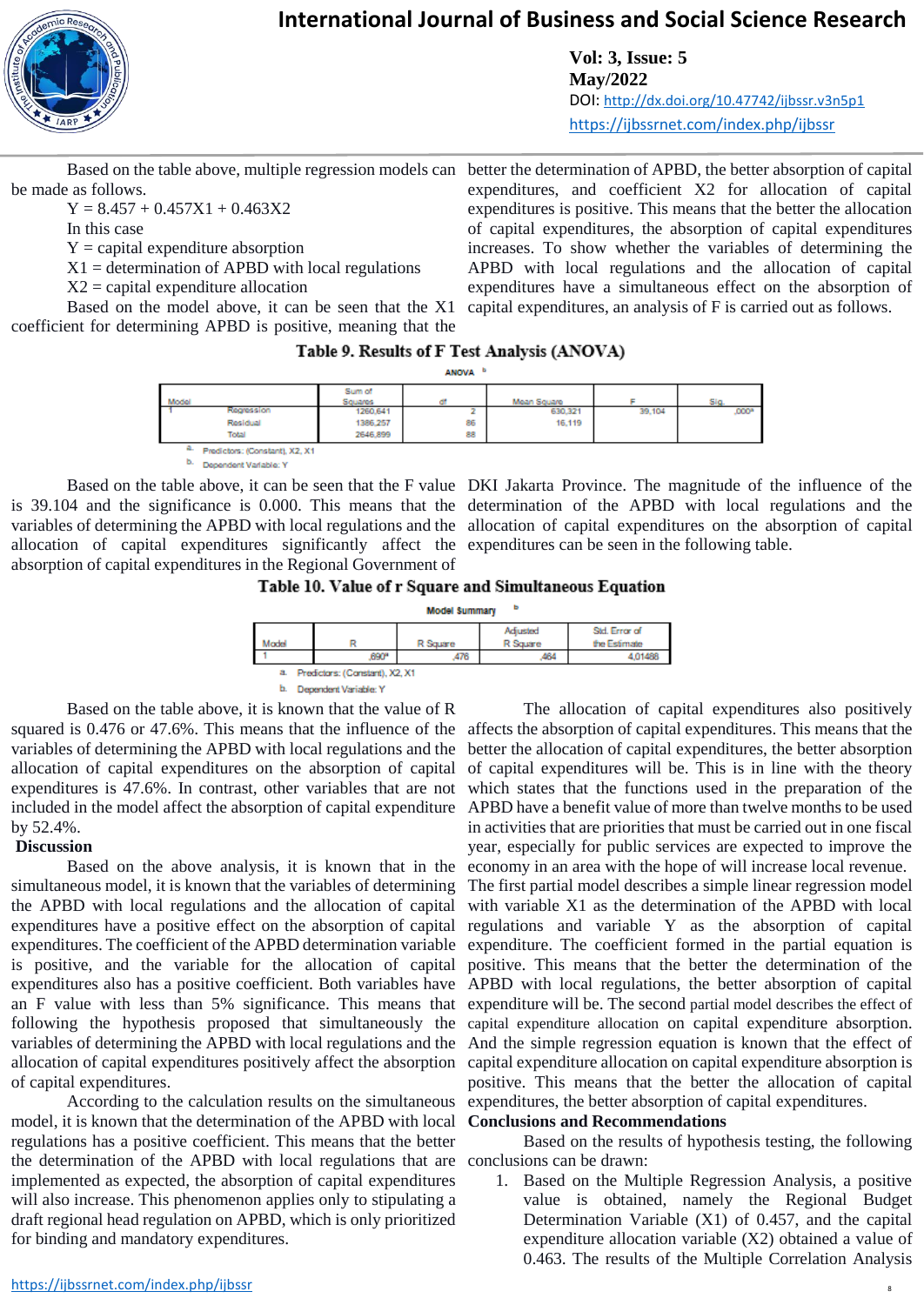

**Vol: 3, Issue: 5 May/2022** DOI: <http://dx.doi.org/10.47742/ijbssr.v3n5p1> <https://ijbssrnet.com/index.php/ijbssr>

between the Variables of determining APBD (X1) and Variables of allocation of capital expenditures (X2) of 0.690. Thus, it can be said that the relationship between the independent variable and the dependent variable is strong.

- 2. The results of hypothesis testing both partially and simultaneously, the variables of determining APBD with local government regulation (X1) and allocation of capital expenditures (X2) affect the variable of capital expenditure absorption (Y) so that Ha is confirmed, Ho is rejected.
- 3. From the coefficient of determination test results, the result is 0.476; thus, the independent variable can explain the dependent variable by 47.6%, while the rest is not examined in this study.

Based on the discussion and conclusions that have been stated above, some suggestions can be made as follows:

1. Determination of regional expenditure between the regional head and the DRD is suggested to be realized because it has implications for the prohibition of budgeting for expenditures other than mandatory expenditures to be binding and prioritized to fund mandatory government affairs related to essential

services that are set with minimum service standards and are guided by technical standards and regional unit prices following the provisions of laws and regulations and can be accounted for both morally and legally so that local governance can be realized. The output can be directly felt by the community.

- 2. The allocation of capital expenditures means that local governments need to optimize their potential income, one of which is to provide a more significant proportion of capital expenditures for development in productive sectors in the region so that it is expected to increase the economy in a region with the hope of increasing regional original income.
- 3. In absorbing capital expenditures, it is hoped that the government will be able to manage finances efficiently and effectively so that the government's obligations in providing adequate public services will be fulfilled and the stimulation in increasing the growth and productivity of the regional economy can be realized and can increase regional assets or wealth and will further increase the expenditure required routine, such as maintenance costs in the Direct Shopping Group.

9

#### **References**

1945 Constitution

Arikunto, Suharsimi. (2008), Research Procedure A Practical Approach, Rineka Cipta, Jakarta.

- Bachtiar Arif, Muchlis, Iskandar. (2002). Government Accounting. Jakarta: Salemba Empat.
- Basah Sjachran, (2007), Legal Protection against State Administration Acts, Bandung, alumni.
- Bastian, Indra & Gatot Soepriyanto. (2003), Public Sector Accounting Systems, Concepts for Local Government. Jakarta: Salemba Empat.
- Darwanto and Yulia Yustikasari, (2007). The Effect of Economic Growth on Regional Original Income and General Allocation Funds on Capital Expenditure Budget Allocation, National Accounting Symposium X. Makassar.

Djamarah. Syaiful Bahri. Zain. Aswan. (2007). Teaching and Learning Strategy. Jakarta: PT Rineka Cipta.

- Fuady, Munir, (2002), Law on Consumer Financing, Bandung: Publisher PT. Image of Aditya Bakti.
- Government Regulation 71 of 2010 concerning Government Accounting Standards.
- Government Regulation Number 58 of 2005 concerning Regional Financial Management.
- Hadari Nawawi. (2005). Applied Research. Yogyakarta: Gajah Mada University Press.

Hadi, Sutrisno, (2005), Statistics Volume 2, Yogyakarta: Andi Offset.

Halim, Abdul, (2002). Public Sector Accounting Regional Financial Accounting First edition, Salemba four: Jakarta.

Halim, Abdul. (2007), Public Sector Accounting Regional financial accounting, Revised Edition, Jakarta: Salemba Empat. IASC Frame Work, (2002), Regional Financial Accounting.

Jonathan, Sarwono. (2006), Quantitative and Qualitative Research Methods. Yogyakarta: Graha Ilmu

Law Number 23 of 2014 concerning Regional Government.

Lumbuun, T. Gaius. (2007), Alternative Dispute Resolution in the Criminal Justice System, Jakarta: Workshop Paper.

- M. Munandar. (2012). Budgeting: Work Planning, Work Coordination, and Work Supervision. Second edition. Publisher Bpfe-yogyakarta.
- Mardiasmo. (2002). Public sector accounting. Yogyakarta: Publisher Andi.
- Mardiasmo. (2004). Public sector accounting. Yogyakarta: Publisher Andi.
- Mardiasmo., (2009), Public Sector Accounting, Yogyakarta: ANDI.